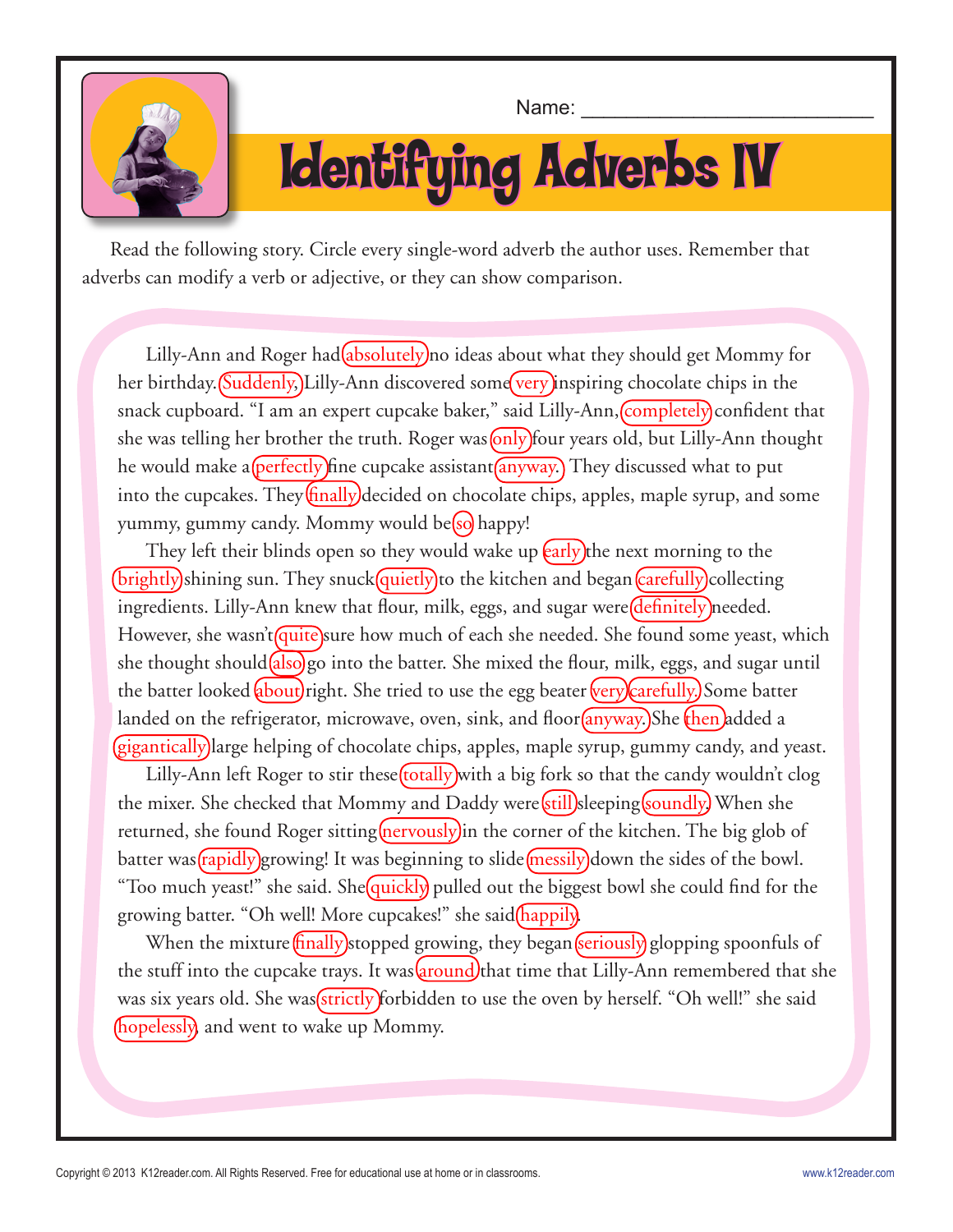| Name |  |
|------|--|
| Date |  |

## Introduction to Prepositions

#### **Answers:**

- 1) The mouse ran across the room.
- 2) The chair is beside the table.
- 3) I am at the University of North Carolina.
- 4) The crocodile is under the water.
- 5) We are  $\frac{\text{in}}{\text{English class}}$ .
- 6) The stoplight hangs above the street.
- 7) The children are running around the room as fast as they can.
- 8) My cat jumped onto the table.
- 9) When you sing, sound comes out of your mouth.
- 10) The river runs over the rocks.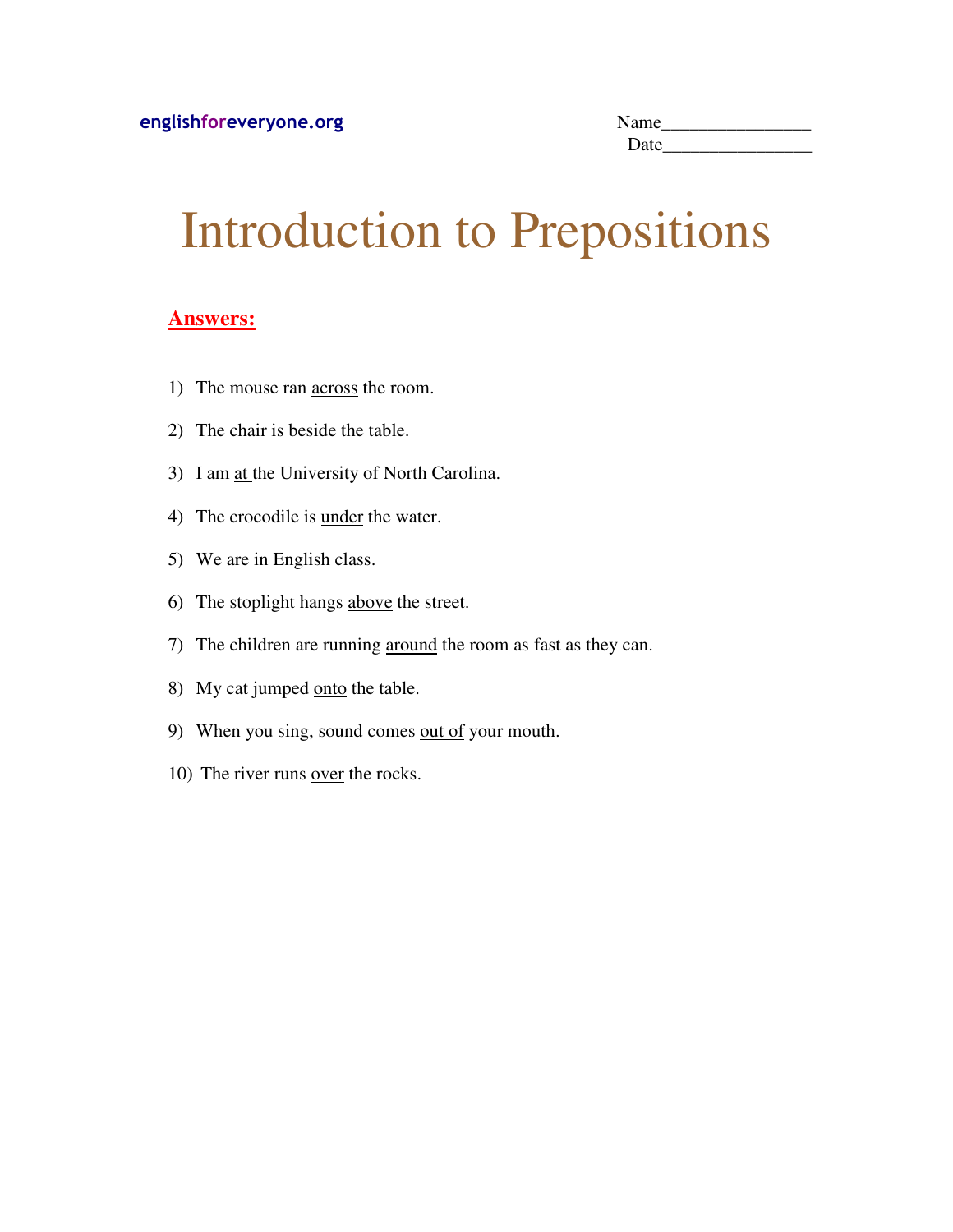! **!**

! **!** ! ! **!** ţ ! **!** ! ! **!** Ţ ! **!** ! ! **!**

> ! **!** ! !<br>! **!**

> ! **!** ! ! **!**

! ! **!**

**!**

### **Mild and Strong Interjections !** ! ! **!** ! **!** ! ! **!** ! **!** ! ! **!** ! **!** ! ! **!** ! **!** ! ! **!** ! **!** ! ! **!** ! **!** ! ! **!** ! **!** ! ! **!** ! **!** ! ! **!** ! ! **!** ! ! **!** !

n interjection is a word or phrase that expresses emotion or feeling, gives a command or fills a silence. Some interjections show only a little emotion. These are called  $\Box$ mild interjections. Other interjections show more emotion. These are called strong interjections. Many times, the type of interjection is determined by the context of the sentence.

Mild and strong interjections are punctuated differently. Mild interjections are set off from the main sentence by commas. Strong interjections use exclamation points.

**Example 1: Whee! !is is a fun roller coaster!** In this example, *whee* is a strong interjection.

! **!**

!

! **!** j ! **!**

! **!** Į ! **!**

**!**

! **!**

**!**

! **!**

! **!**

> ! **!**

!

**Example 2: Well, it's the best I could do.** In this example, *well* is a mild interjection.

Part I: Circle the interjection and identify the type of interjection in the following sentences. Write *mild* in the blank for mild interjections. Write *strong* in the blank for strong interjections.

| 1. Wow! That was an amazing play. | strong |
|-----------------------------------|--------|
| 2. We were uh, going to call you. | mild   |
| 3. Our team won Yea!              | strong |
| Ouch!] stepped on a thorn!        | strong |
| No, there is no homework tonight. | mild   |
| 6. Do you want to go with us, eh? | mild   |

Part 2: Write one sentence using a mild interjection and one sentence using a strong interjection. Do not use any of the interjections used above.

<u> E el forte el forte el forte el forte el forte el forte el fort llert llert</u>

- 1. **Student's choice.**
- 2. **Student's choice.**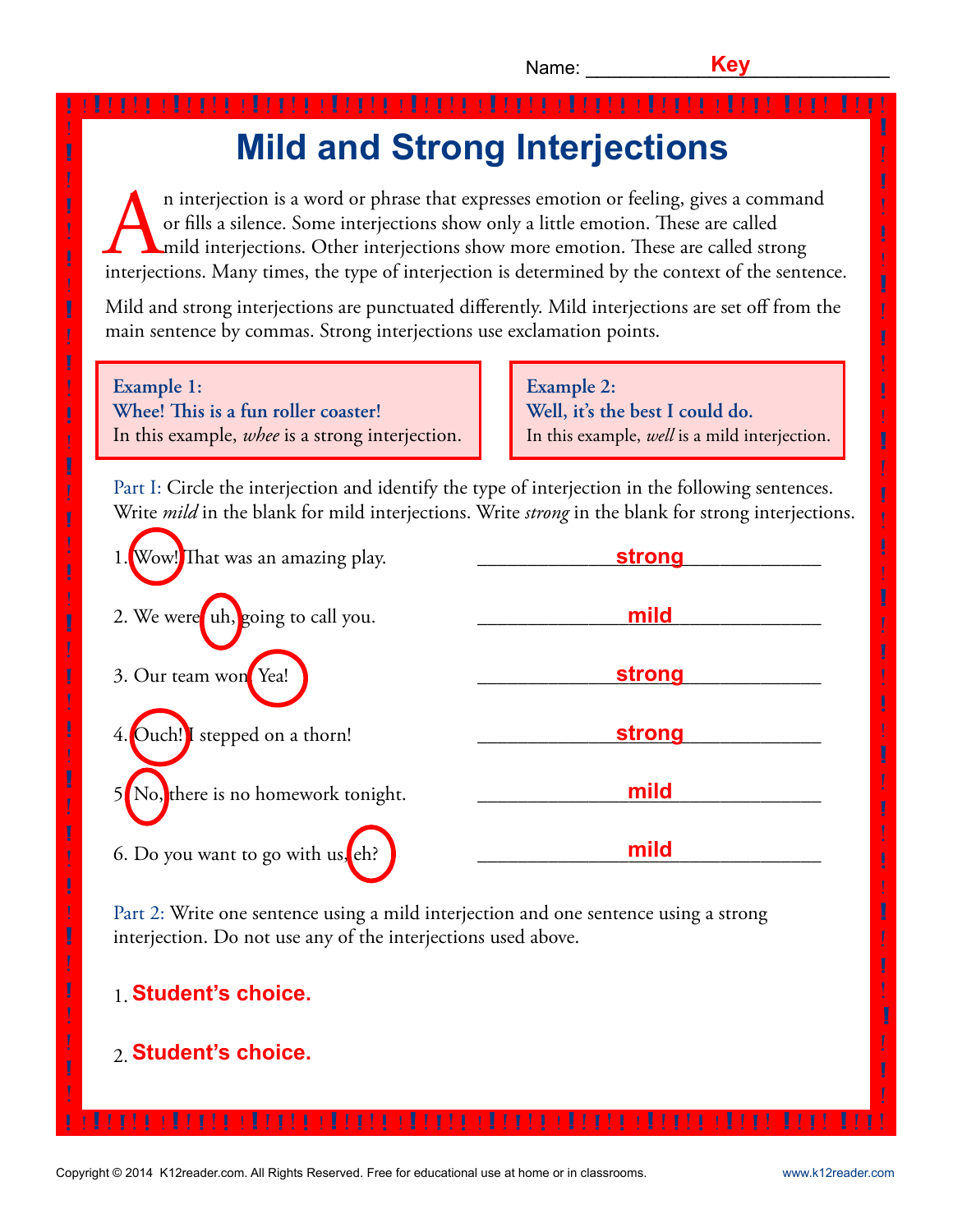### **Adjective or Adverb Test 1 - Playing Sports | Answer Key**

 $\overline{C}$ 1.  $\overline{2}$ .  $\bf{B}$  $3<sub>1</sub>$ D 4. **D** 5.  $C$ 6. A 7. C 8.  $\bf{B}$ 9. B 10. A 11. **D** 12.  $\mathbf{A}$ 13.  $\mathbf{C}$ 14. **D** 15. **B** 16. C 17. C 18. C 19. A 20.  $\mathbf B$ 21. D 22.  $\mathbf{B}$ 23. C 24. C 25. D 26. D 27. D 28. **B** 29. A 30. C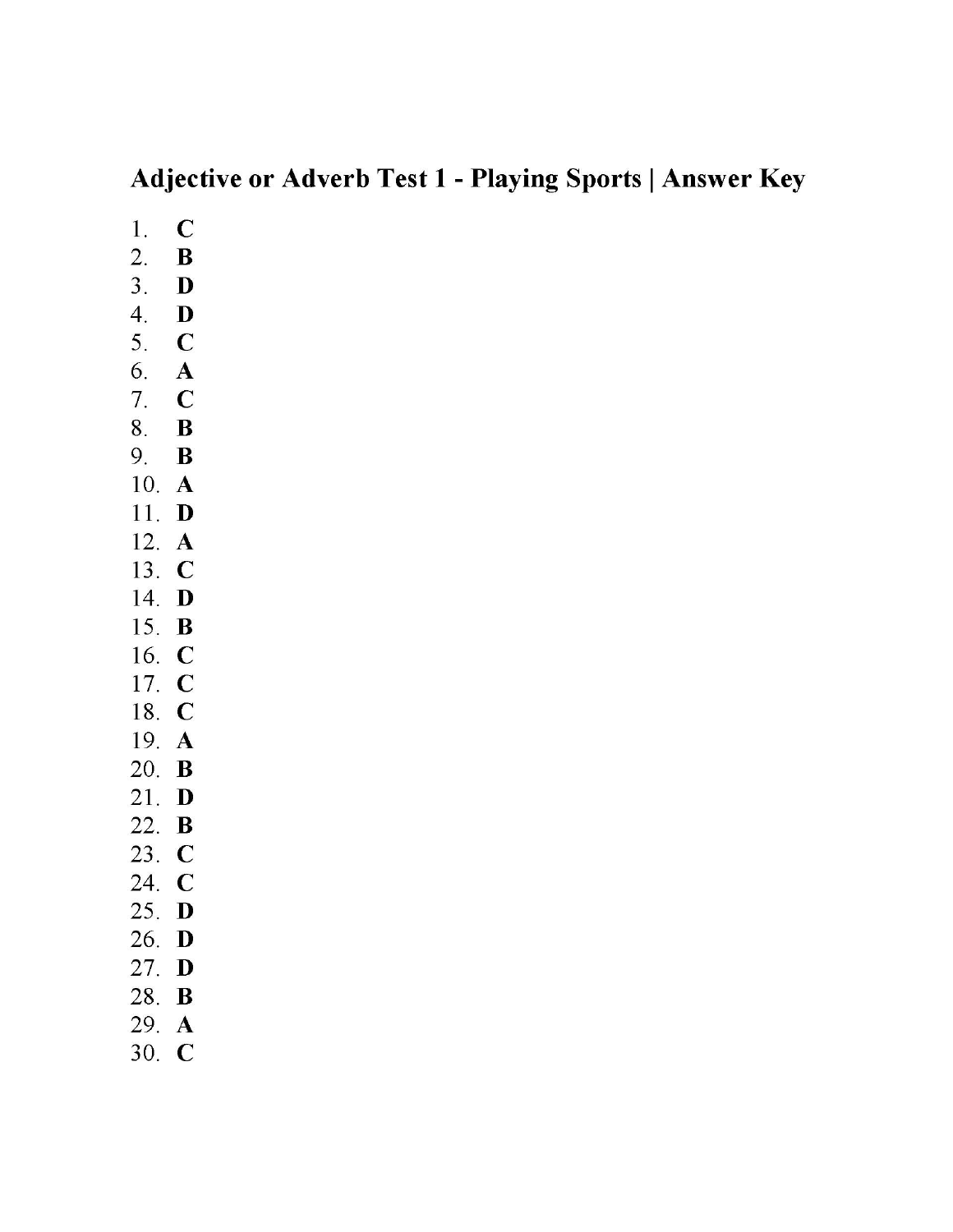## Nouns – Proper and Common

**Directions:** Circle the proper nouns in the box below.

| HAP            | . .<br>ndıa | Jazz | . Zocoboli<br>edali     | York<br>New |
|----------------|-------------|------|-------------------------|-------------|
| Willimas<br>)r | ome         | ^h.  | The<br>$\gamma$ lympics | nnis        |

**Directions:** Underline the proper nouns and circle the common nouns in the following sentences.

- 1) The house is in Africa.
- 2) The Ford  $\frac{r}{x}$  truck is missing one door.
- 3) I am from Belize.
- 4) Jaime lives at 108 Spring St.
- 5) Monaco is an expensive city.
- 6) The Bulls won the game last night.
- 7) **Basketball** is so fun.
- 8) "Mrs. Peach needed to know my phone number," said Juan.
- 9) Alamance Community College is a nice school.
- 10) Birds are my favorite animals.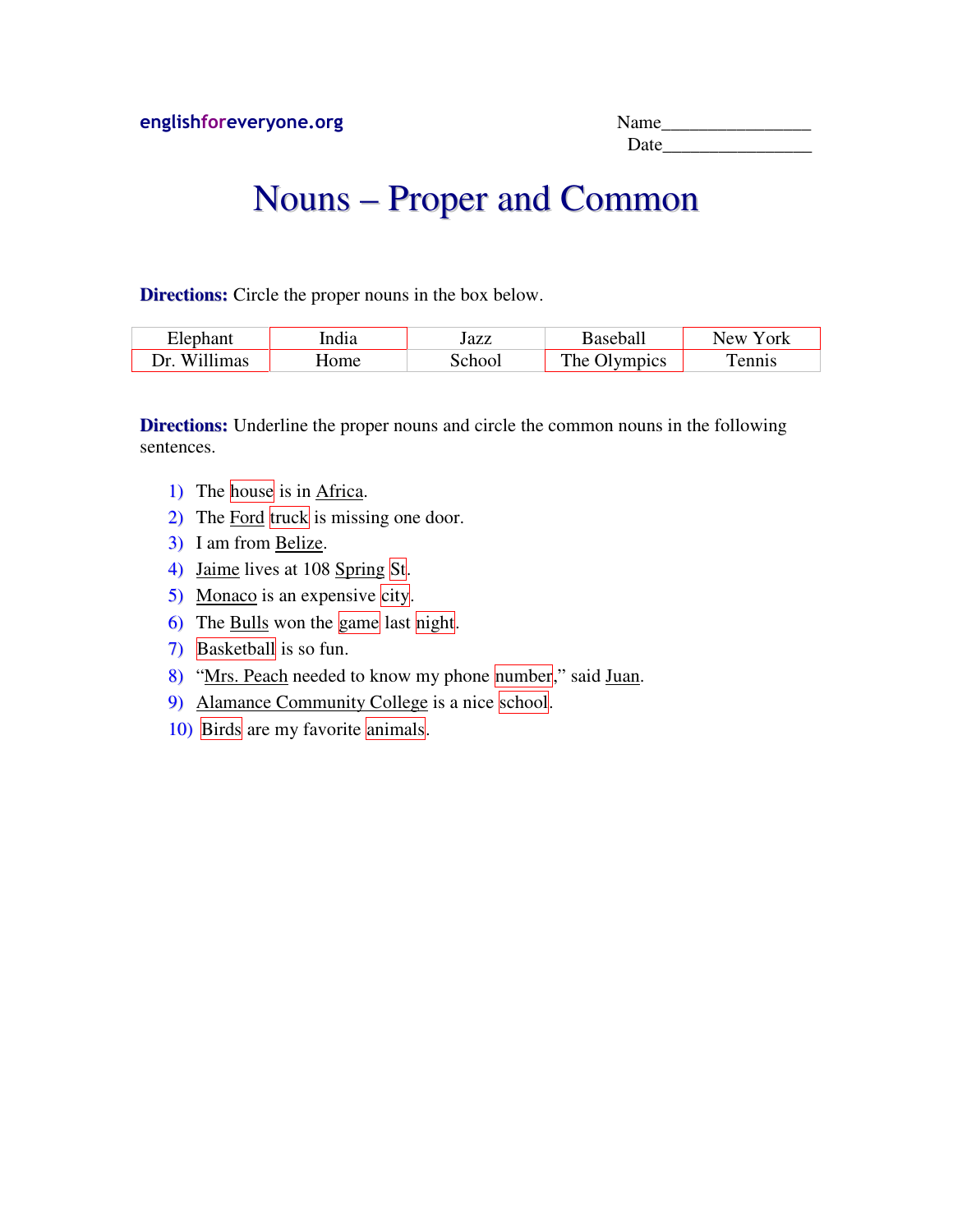Name: Key

Object Pronouns

**An object pronoun is used in place of a person or thing that is acted upon or receives the action of the verb in a sentence.**

| Person                               | <b>Object Pronouns - Singular</b> | <b>Object Pronouns - Plural</b> |
|--------------------------------------|-----------------------------------|---------------------------------|
| $1st$ (speaking)                     | Me                                | Us                              |
| $2nd$ (being spoken to)              | You                               | You                             |
| 3 <sup>rd</sup> (being spoken about) | Him/Her/It                        | Them                            |

#### **Complete each sentence with the appropriate pronoun.**

- 
- 
- 
- 
- 
- 
- 
- 
- 
- 
- 
- 
- 
- 
- 
- 
- 
- 
- 
- 
- 
- 
- 
- 
- 

1. (Joe, Scott, and Bob) The waiter brought out three plates of food for them. 2. (My Aunt Jane) My brother and I wrote thank you letters to her. 3. (Nick and I) The science teacher gave a bottle rocket to us. 4. (The neighbor's car) The mechanic from the garage went to work on it. 5. (Jenny and Fatima) My parents bought \$25 gift certificates for them. 6. (The little old lady) I carried in the bags of groceries to help her.

7. (Adam's grandfather) Adam carefully painted a special portrait of him. 8. (The blue notebook) Samantha quickly wrote down all her notes in it. 9. (The pens and pencils) I bought a new zippered pouch at the store for them. 10. (Your Uncle Peter) Sally expertly danced her tap dance routine for him. 11. (The Andersons) We got a letter in our mailbox that belongs to them. 12. (Amanda Sanderson) Andrew went shopping and bought a ring for her. 13. (The boy wearing red) The soccer goalie kicked the soccer ball to him. 14. (The small girl) The waitress handed the ice cream cone to her. 15. (Your parents) You couldn't wait to show report card to them. 16. (The green apple) The kitchen store sells a special tool to cut it. 17. (The sweet oranges) I learned to make a delicious recipe that uses them. 18. (Sally and Jeff) Before we go to the movies, I should call them. 19. (You and I) Peter and Jason will cook dinner tonight for us. 20. (Timothy Johnson) Sylvia put on an apron and baked cookies for him. 21. (The city of Tokyo) We looked everywhere on the map for it. 22. (Melanie and Susan) A package from the book store arrived for them. 23. (My friend, Susannah) I think she knows the answer, so I will go ask her. 24. (Your parents and I) All of the neighbors threw a surprise party for us. 25. (Our cousin Kenny) Aunt Alexia mailed a suitcase to our house for him.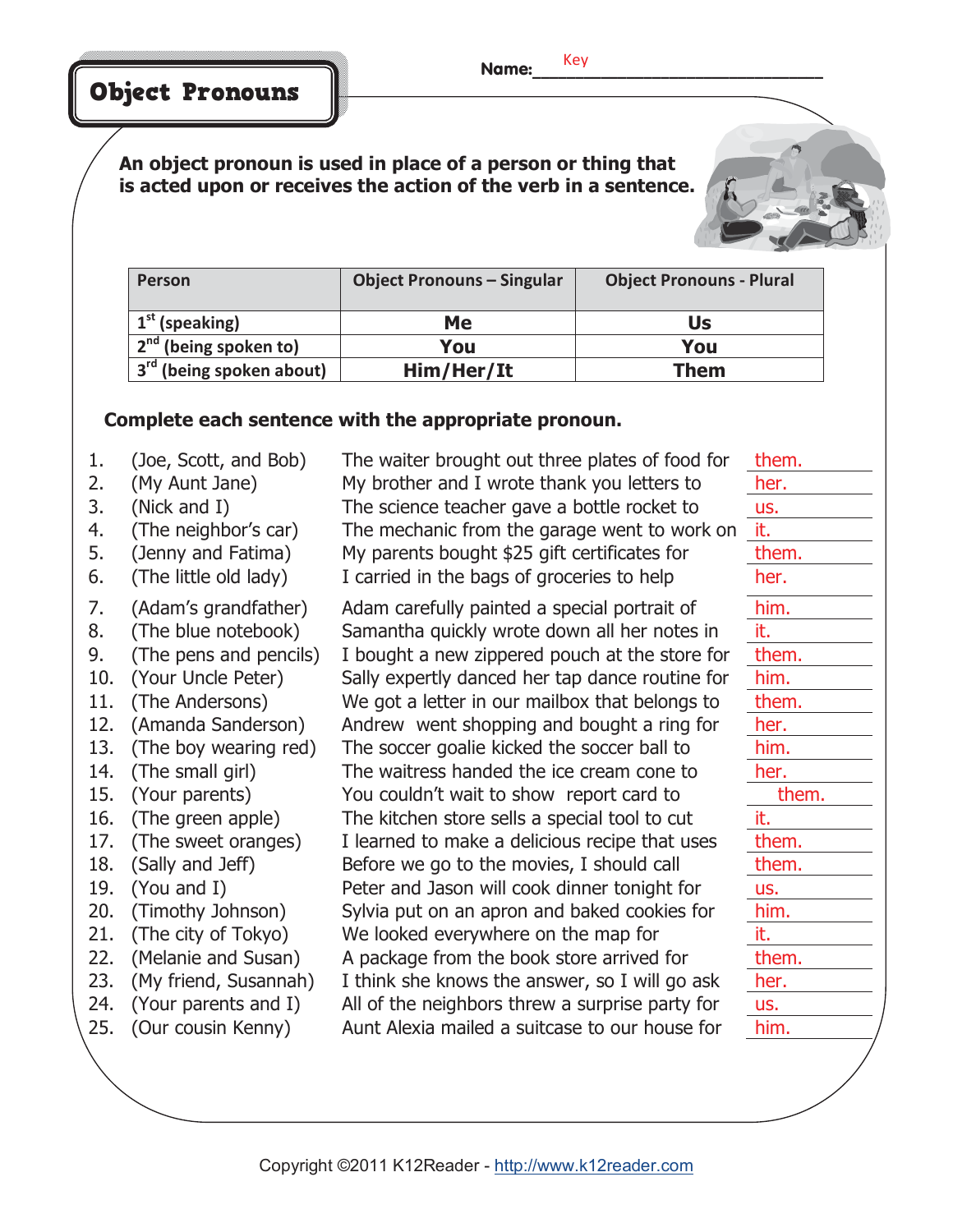## **Correcting Mistakes in Sentences**

Each of the sentences below have mistakes in them. There may be spelling, punctuation, capitalization, or grammar errors. Rewrite each sentence so that it is correct.

**Student's answers may vary; examples of correct answers:**

1. If Janie calls tonite, tell them I'm not home.

**If Janie calls tonight, tell her I'm not home.**

- 2. Not for the world woud I go to the top of the Brooklyn bridge. **Not for the world would I go to the top of the Brooklyn Bridge.**
- 3. He run quick to secon base.

**He ran quickly to second base.**

4. Noone wanted too be with he at luch.

**No one wanted to be with him at lunch.**

5. The horse had jump over the streem when the wolve catched it.

**The horse had jumped over the stream when the wolf caught it.**

6. Chilren should listen to her parents like his sister done.

**Children should listen to their parents like his sister did.**

7. Its not importent what people looks like, its how he acts.

**It's not important what people look like, it's how they act.**

8. Lance's parents decided that he could go but he could only stay an hour.

**Lance's parents decided that he could go, but he could only stay an hour.**

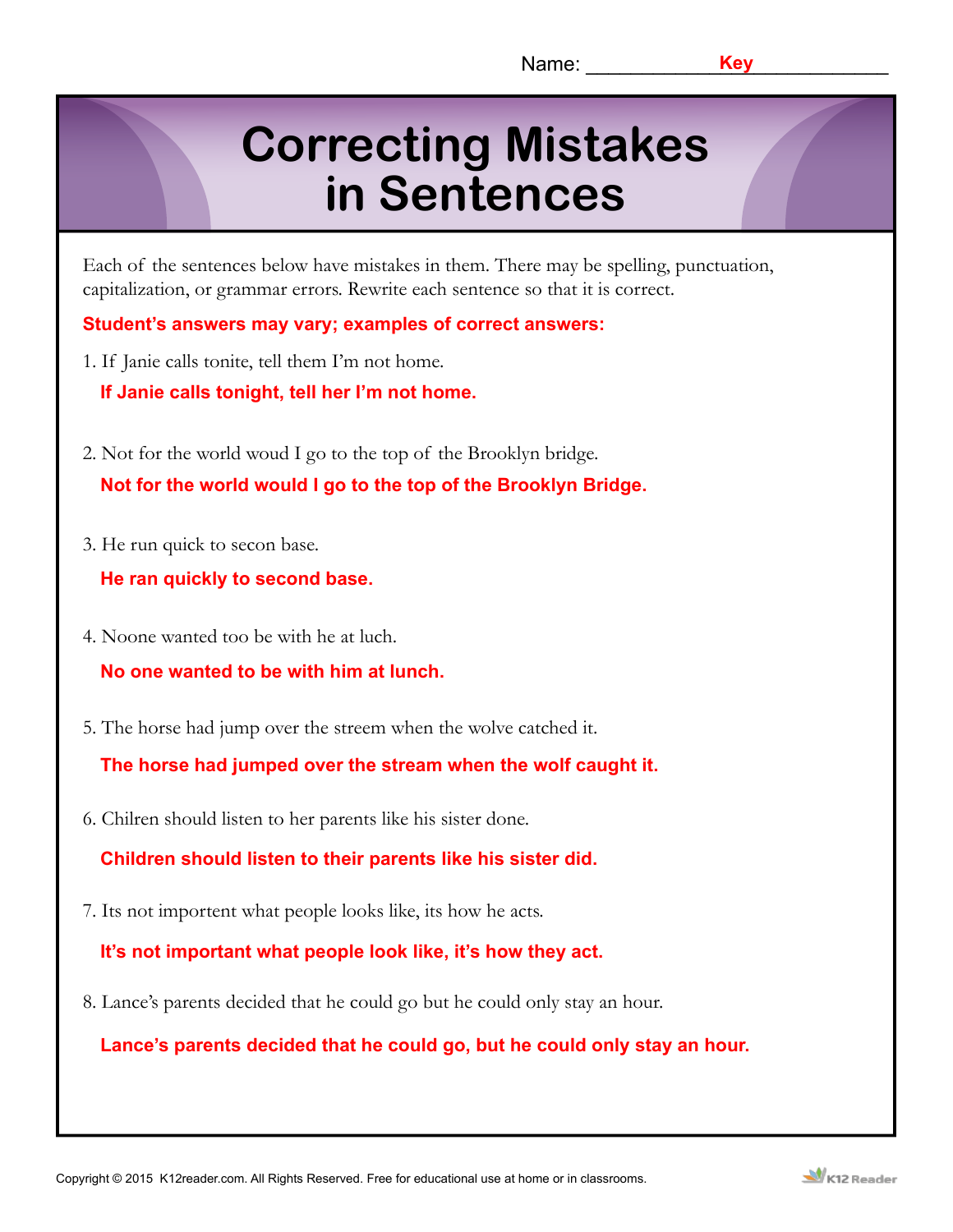

#### anguage Sentence Structure Handbook

#### Worksheet 1

#### **Identifying Sentences and Sentence Fragments**

#### Exercise A

| 1. F  | 14. F |
|-------|-------|
| 2. F  | 15. F |
| 3. S  | 16. S |
| 4. S  | 17. F |
| 5. F  | 18. S |
| 6. S  | 19. F |
| 7. F  | 20. F |
| 8. S  | 21. S |
| 9. F  | 22. S |
| 10. F | 23. F |
| 11. S | 24. F |
| 12. F | 25. F |
| 13. S |       |

#### Exercise B

- $1. F$
- $2. F$
- $3. F$
- 4. F
- 5. F
- 6. S—burst—came
- 7. F
- 8. F
- 9. S—director—is planning
- 10. S-she-will direct
- 11. F
- 12. S-you-Are interested
- $13. F$
- 14. S-(you)-Practice; (you)-memorize
- 15. S-Who-will play
- $16. F$
- 17. F
- 18. F
- 19. S—performers—must act, sing, dance
- 20. F

#### **Worksheet 2**

#### Identifying and Using Subjects and **Predicates**

#### Exercise A

- 1. I frequently daydream about the future.
- 2. The achievements of scientists will change our lives.
- 3. Education will undoubtedly benefit from scientific progress.
- 4. Teaching machines may someday replace classroom lectures.
- 5. Software programs have already taught important facts to students.
- 6. Hypnotism could revolutionize teaching procedures.
- 7. Some other speculations are even more interesting.
- 8. Scientists may one day be able to freeze a person alive.
- 9. This person might be revived after decades of the deep freeze treatment.
- 10. Today's science fiction often becomes tomorrow's reality.

#### **Exercise B** (Answers will vary.)

- 1. Our political science club decided to have an international luncheon in honor of United Nations Day.
- 2. The government teachers decorated their classroom with flags from other countries.
- 3. Many friends and relatives attended the luncheon.
- 4. One of our club members brought some crisp banana chips.
- 5. Souvlaki and other food from Greece were contributed by a Greek restaurant.

#### **Worksheet 3** Identifying the Simple Subject and the Simple Predicate

**Exercise** A (The first item in a pair is the simple subject. The second item is the simple predicate, or verb.)

- 1. pipe—was
- 2. town-did adopt
- 3. space—was
- 4. night-brought
- 5. town-was awakened